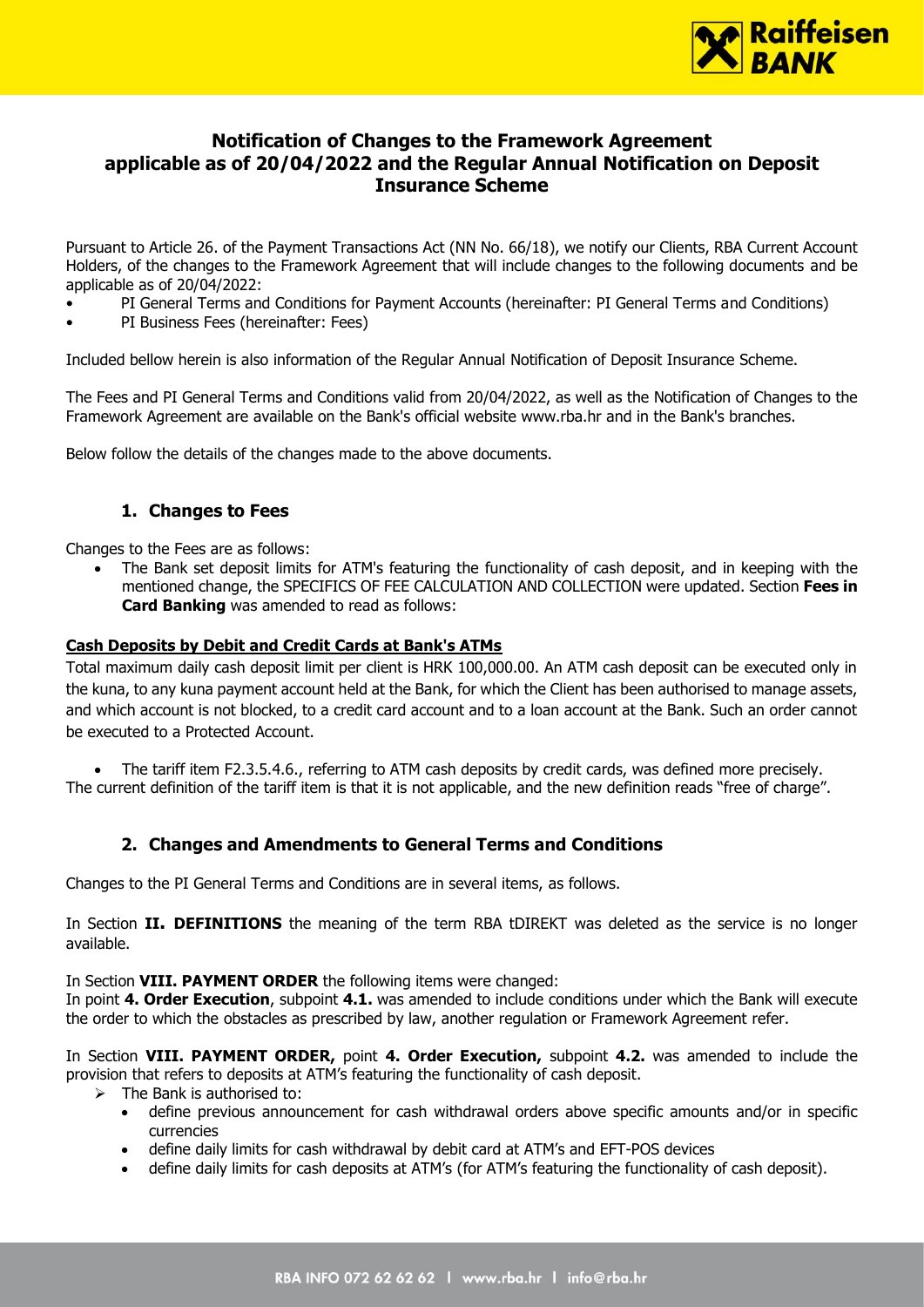

In Section **VIII. PAYMENT ORDER**, point **4. Order Execution** subpoint **4.9.** was amended and provisions referring to inappropriate and forged banknotes deposited at ATM's featuring the functionality of cash deposit were defined more precisely.

 $\triangleright$  Cash deposit order at a deposit-enabled ATM can be executed only in the kuna, to any kuna payment account held at the Bank, in which the Client is authorised for assets management, and which is not blocked, to a credit card account and to a loan account at the Bank. Such a payment order cannot be executed in the Protected Account. If after crediting the account it is determined, in the adequate process of verifying banknote authenticity, that the deposited banknotes are not authentic, the Account Holder agrees that the Bank debits any of their accounts for the amount of these banknotes, without their specific consent and/or approval.

In Section **VIII. PAYMENT ORDER**, in point **5**. **Rejecting Order Execution,** a new subpoint **5.6.** was added which defines rejecting any order that exceeds the daily ATM deposit limit and the cash withdrawal order without previous announcement.

➢ The Bank will reject execution of an ATM cash withdrawal and/or deposit order which is placed in an amount above the set daily limit, and it shall have the right to reject execution of a cash withdrawal order without previous announcement if it is placed in an amount and/or currency that require a previous announcement in keeping with the Framework Agreement.

In Section **VIII. PAYMENT ORDER,** in point **6. Order Revocation**, a new subpoint **6.2.** was added which defines that a payment order placed by a debit card cannot be revoked after such payment transaction has been authenticated.

In Section **VIII. PAYMENT ORDER** (point **4. Order Execution**, subpoint **4.3.2.**) and Section **XIII. PAYMENT INSTRUMENTS** (point **1. ISSUING OF PAYMENT INSTRUMENTS,** subpoint **1.1.2.**, **1.1.7.** and **1.2.7.** and point **2. PROTECTION OF PAYMENT INSTRUMENTS**, subpoint **2.2.**), provisions were added on issuance of the Debit card without the signature strip and the clarification that the previously issued cards with the signature strip shall be valid until the last day of the month stated on the respective card, that the Holder is obligated to sign their card and that such a card, if unsigned, shall be invalid.

In Section **XI. FEES, INTEREST RATES AND EXCHANGE RATES**, in point **3. Exchange Rate**, subpoint 3.4., referring to calculation of the available balance amount in the FX Account when executing payment transactions by debit card is clarified more precisely.

In Section **XII. IZVJEŠĆIVANJE**, in point **8.** the manner of delivering the notifications or complaints related to unauthenticated, incorrectly initiated, unexecuted and/or irregular or delayed transactions was updated.

In Section **XIII. PAYMENT INSTRUMENTS**, point **1. ISSUING OF PAYMENT INSTRUMENTS**, **1.1. Debit Card**, subpoint **1.1.6.** was added, which further states that the one-time password generated by the authentication tool for internet/mobile banking (mToken, card reader, token) is an undisputable proof of the identity of the Holder who executed the transaction at a webshop that requires such authentication.

In Section **XIII. PAYMENT INSTRUMENTS**, point **2. PROTECTION OF PAYMENT INSTRUMENTS** subpoint **2.2.** was amended by more precise information of the card and its security features and of the on-line banking access tools which are subject to the prohibition of allowing access of such tools to other persons.

In Section **XIII. PAYMENT INSTRUMENTS**, point **3. BLOCKADE OF PAYMENT INSTRUMENTS AND RESTRICTION OF ACCOUNT ACCESS TO PISP AND AISP** subpoint **3.1.** was amended whereby the Bank has the right to block a payment instrument if it suspects possibility of breach of the provisions of the regulations which regulate prevention of money-laundering and terrorism financing if the Holder, at the Bank's request, fails to deliver the requested information and documentation which are, in accordance with the regulations on prevention of moneylaundering and terrorism financing in force and effect and/or with the general acts of the Bank passed pursuant to these regulations, required to establish and/or continue a business relationship.

In Section **XVII. TERMINATION OF FRAMEWORK AGREEMENT**, in point **6.** it was defined more precisely that in the event of termination without a notice period, the agreement shall cease as on the day on which the Bank receives the statement of agreement termination.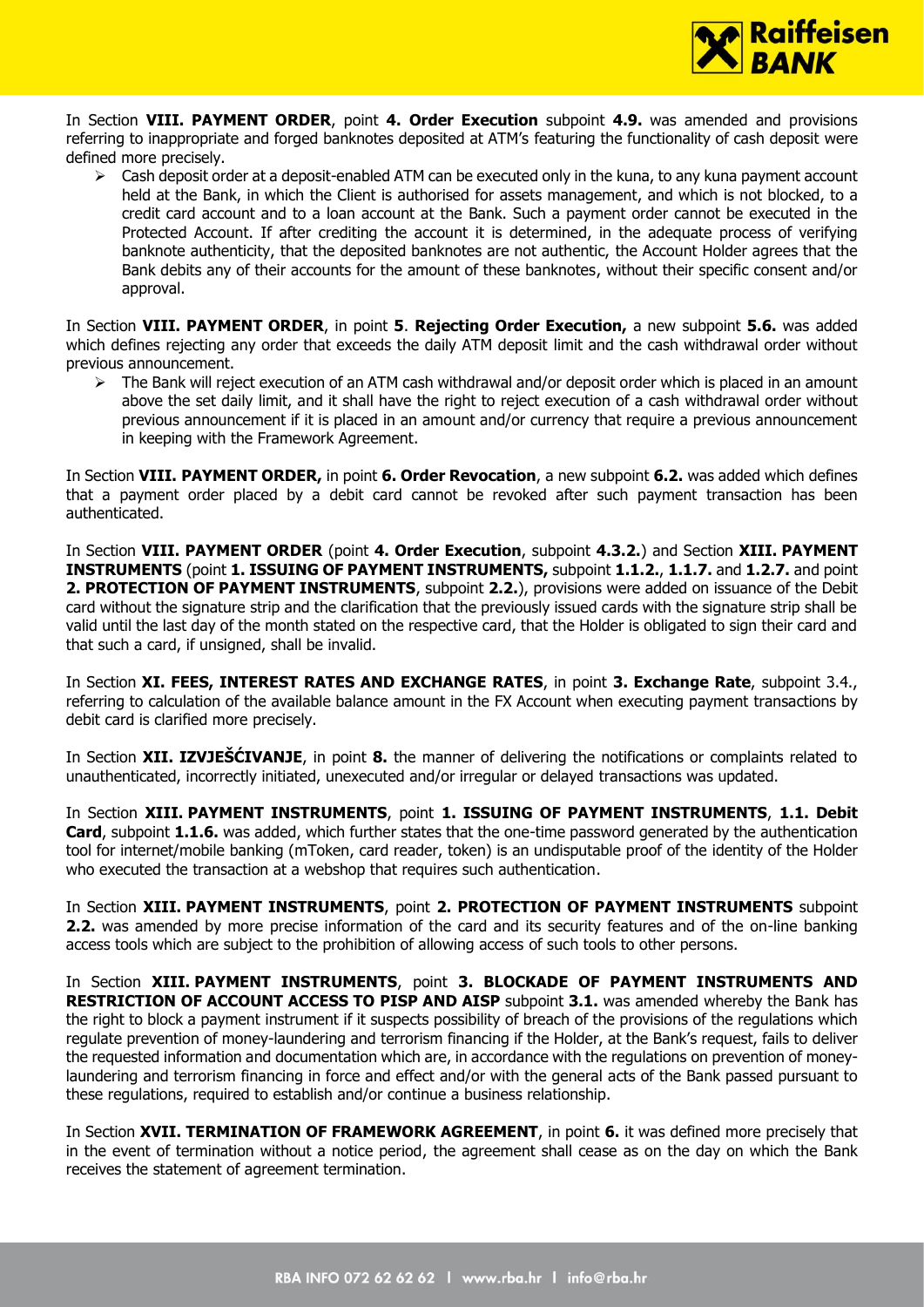

In Section **XVII. TERMINATION OF FRAMEWORK AGREEMENT**, point **11.** was amended to include the provision on payment of assets to monetary support providers pursuant to the Maintenance Agreement or Agreement for Support Until Death of the Account Holder, in the substance and form acceptable to the Bank, and other documentation which the Bank requests to the effect of determining and proving the right to withdrawal of assets.

If you do not agree to the proposed changes to the Fees and PI General Terms and Conditions, you can terminate the Framework Agreement without any charges with legal effect of notice on any date prior to the changes coming into force.

If you do not notify the Bank of terminating the Framework Agreement by the proposed date of the above changes coming into force, it will be deemed that you have accepted the changes.

# **3. Regular Annual Notification on Deposit Insurance Scheme**

In keeping with the Deposit Insurance Act, the Bank delivers the Regular Annual Notification on Deposit Insurance Scheme valid and effective in the Republic of Croatia.

| <b>BASIC INFORMATION ON DEPOSIT INSURANCE</b> |                                                                                                 |
|-----------------------------------------------|-------------------------------------------------------------------------------------------------|
| Deposits with Raiffeisenbank Austria          | Croatian Deposit Insurance Agency                                                               |
| d.d. are insured by:                          |                                                                                                 |
| Insurance limit:                              | EUR 100,000 per depositor per credit institution in the kuna equivalent at the                  |
|                                               | middle exchange rate of the Croatian National Bank valid as on the day of the<br>insured event. |
| If you hold several deposits with a           | All your deposits with the same credit institution are aggregated, and the total                |
| credit institution:                           | amount is limited to EUR 100,000 in the kuna equivalent at the middle                           |
|                                               | exchange rate of the Croatian National Bank valid as on the day of the insured                  |
|                                               | event.                                                                                          |
| If you hold the account with another          | The EUR 100,000 limit in the kuna equivalent at the middle exchange rate of                     |
| person/ other persons:                        | the Croatian National Bank valid as on the day of the insured event is                          |
|                                               | applicable to every depositor individually.                                                     |
| Reimbursement period in the case of           | 10 business days in the period from 1 January 2021 until 31 December 2023,                      |
| a credit institution liquidation:             | 7 business days from 1 January 2024 onwards.                                                    |
|                                               |                                                                                                 |
| Reimbursement currency:                       | <b>HRK</b>                                                                                      |
|                                               | All FCY deposits are calculated in the kuna equivalent at the middle exchange                   |
|                                               | rate of the Croatian National Bank valid as on the day of the insured event.                    |
| Contact:                                      | Croatian Deposit Insurance Agency                                                               |
|                                               | Jurišićeva 1/II                                                                                 |
|                                               | 10000 Zagreb, Croatia                                                                           |
|                                               | Telephone: +385 (1) 48 13 222                                                                   |
|                                               | Facsimile: +385 (1) 48 19 107                                                                   |
|                                               | E-mail: dab@dab.hr                                                                              |
| Further information:                          | http://www.dab.hr/                                                                              |

### **Further information:**

If a deposit is unavailable because a credit institution cannot fulfil its financial obligations, depositors are reimbursed from the deposit insurance scheme. This reimbursement covers max. EUR 100,000 per credit institution. This means that all deposits with the same credit institution are aggregated in order to determine the coverage level. For example, if a depositor holds EUR 90,000 in their a vista savings account and EUR 20,000 in their current account, they will be reimbursed only EUR 100,000.

In the case of joint accounts, the EUR 100,000 limit is applicable to every depositor individually.

However, deposits in an account to which two or more persons are appointed as members of a business partnership, association or group of similar nature without legal capacity, are aggregated and treated as assets of one depositor for the requirements of calculating the EUR 100,000 limit in the kuna equivalent at the middle exchange rate of the Croatian National Bank valid as on the day of the insured event.

In individual cases, deposits representing temporary high balance are secured in an additional amount of up to EUR 30,000 in the kuna equivalent at the middle exchange rate of the Croatian National Bank, or up to the total amount of EUR 130,000 inclusive in the kuna equivalent at the middle exchange rate of the Croatian National Bank, three